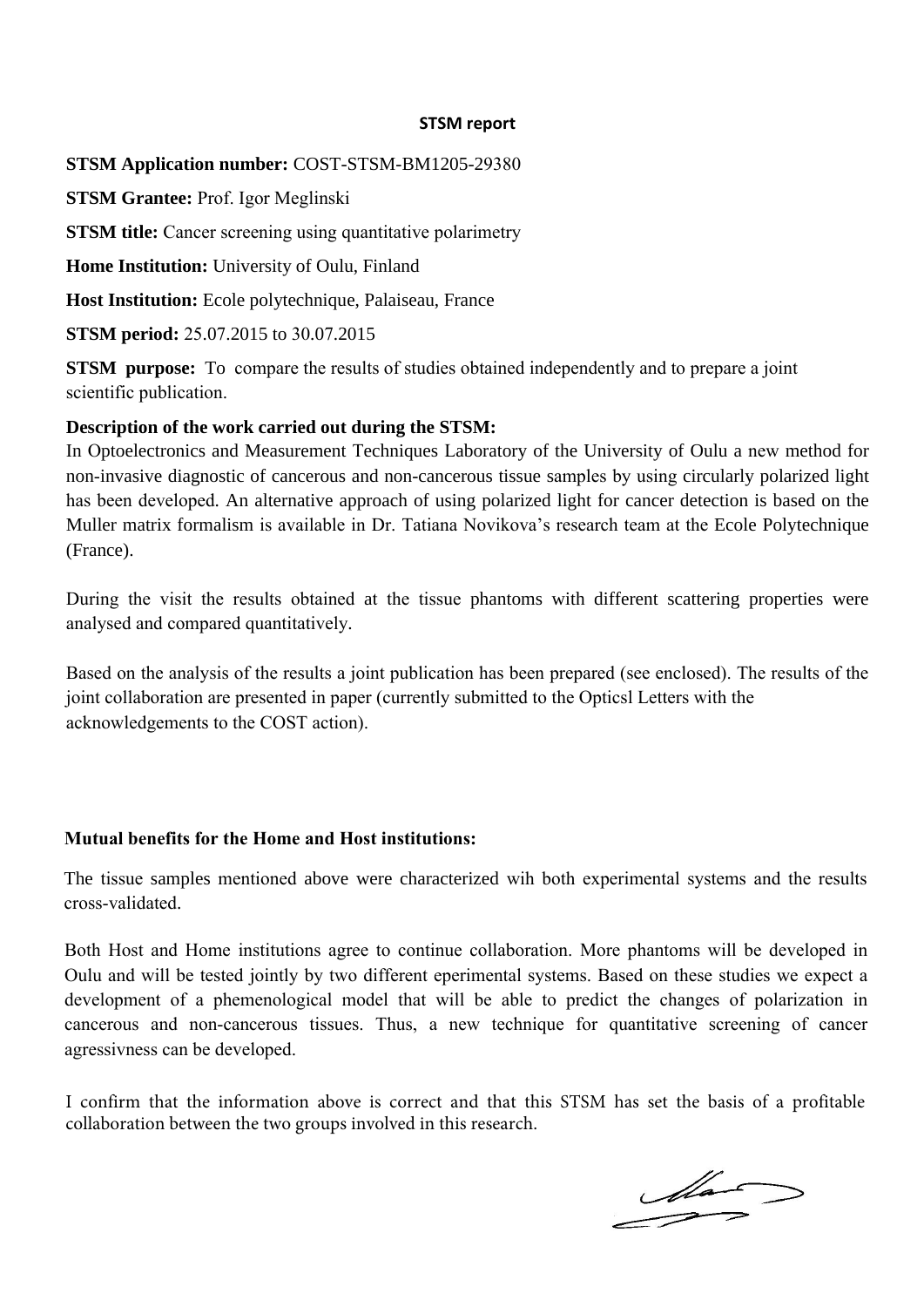### **Description of the main results obtained:**

The turbid media used for comparison of two polarization-based approaches were assembled by use the rutile (TiO2) submicron particles homogeneously embedded, at various concentrations, in a PVC-based transparent host material. The samples appeared in the form of 1-mm-thick plastic sheets. Samples with three concentrations of particles, 1.5, 3.0 and 6.0 mg/ml, were studied. The experimentally determined (by electron microscopy) size distribution histogram of the particles was found to follow the log-normal law with a mean particle size value of 0.530 ±0.010 μm and a standard deviation of 0.446 ± 0.016 μm. Spectrophotometric measurements showed the intrinsic absorption coefficient to be negligible with respect to the scattering coefficients, so that the samples could be considered optically as absorption-free solid scattering media.

To vary experimentally the path-length z, the plastic sheet samples were cut into a number of small  $(21 \text{ cm} \times 1 \text{ cm})$  pieces that were piled up compactly on a glass substrate, thus forming stacks of variable number of layers. Every new layer was spread with caution on the previous one so as to minimize the formation of an optical interface between layers. A measurement was performed each time a new layer was added to the stack, starting from the bare substrate (whose Mueller matrix was found to be equal to the identity within the experimental uncertainty).

In parallel with the experimental determination of the Mueller matrices of the stacks of layers, these were also obtained through numerical simulations. For this purpose, the vector integral-differential radiative transfer equation was solved with a Monte Carlo technique (developed by Professor Meglinski) by simulating the random walk of incident "photon packages" within the scattering medium.

Figure below shows the experimental verification of the results obtained in the Ecole polytechnique in comparison with the results obtained by Professor Meglinski's team.



Fig.1. Evolution of the logarithmic depolarizations  $\alpha$ 1 =  $\alpha$ 2 and  $\alpha$ 3 with the number of layers n for the three studied particle concentrations.

For further confirmation of the parabolic behavior, as well as a guard against any experimental bias or possible artefacts present in the data, Table 1 lists the experimental and simulated values of the coefficient A of the parabolic dependence An2 for the two logarithmic depolarizations at the three particle concentrations. These values were obtained by fitting the parabolic law to the experimental and simulated logarithmic depolarizations respectively. Prior to that, the experimental logarithmic depolarizations were simulated by using the scattering coefficient μs as 'free' parameter. The μs values thus found were 17.05, 28.4 and 56.8 cm-1 respectively for the three particle concentrations (1.5, 3.0 and 6.0 mg/ml). The average refractive index of the particle material, anisotropic rutile (TiO2), was assumed to be 2.75 and that of the PVC host material, 1.461 (at the wavelength of 550 nm) in all simulations. It is readily seen from the table that the agreement between simulation and experiment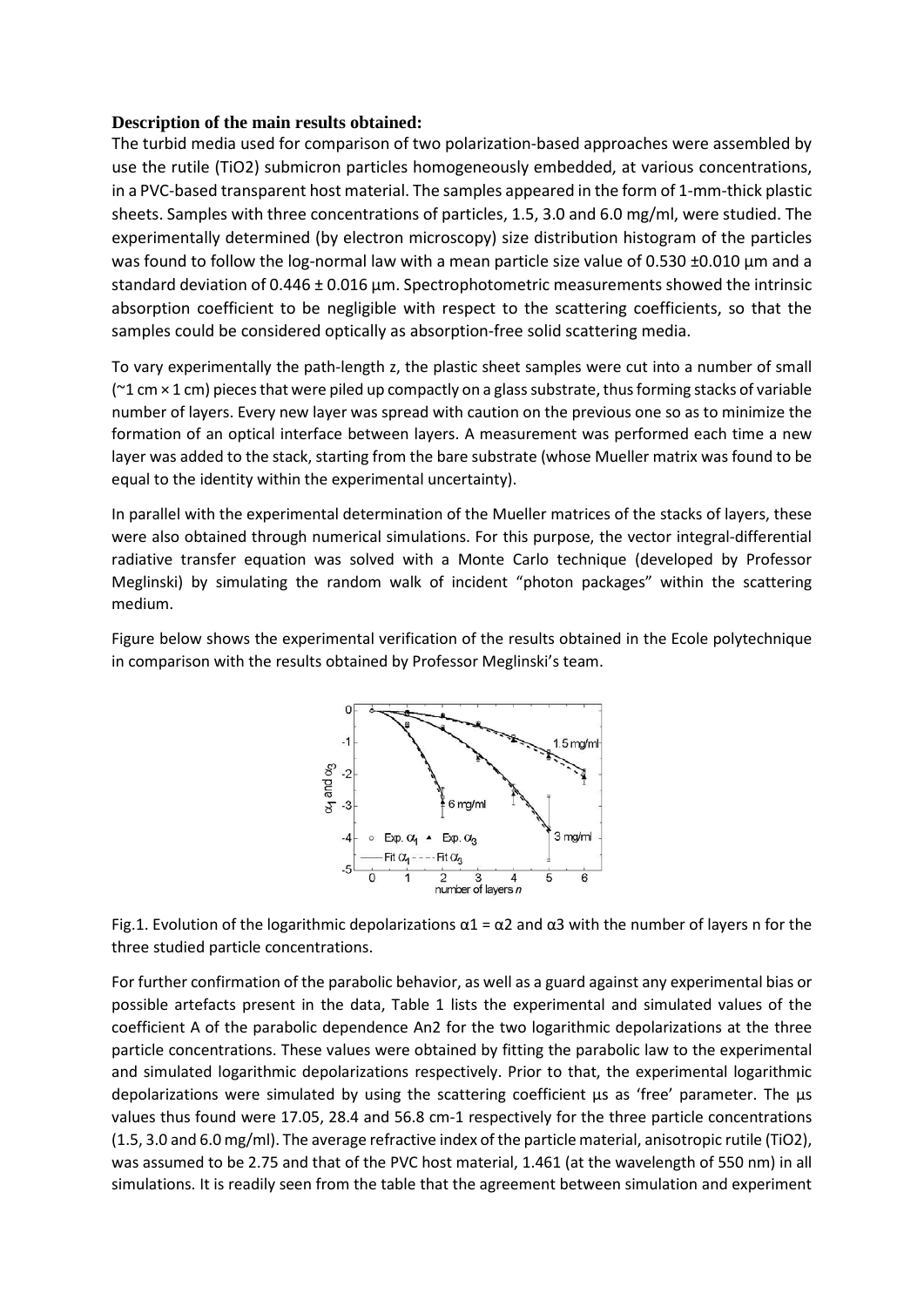is excellent. The small discrepancies observed are attributable most likely to the variations in the thickness of the layer stacks arising from the pronounced plasticity of the samples and the manual layer-piling process. For the same reasons the average thickness of an individual layer from the stack is expected to be slightly smaller than the one of the plastic sheet (1 mm) before cutting it into pieces, as described in the experimental paragraph. To account for this "effect", a fixed value of 0.95 mm instead of the nominal 1 mm for the average layer thickness was assumed in the simulations

| conc, mg/ml       | 1.5                 | 3.0                | 6.0              |
|-------------------|---------------------|--------------------|------------------|
| $A_{1\text{exp}}$ | $-0.0536 \pm 0.001$ | $-0.146 \pm 0.003$ | $-0.66 \pm 0.04$ |
| $A1 \sin$         | $-0.0534$           | $-0.149$           | $-0.662$         |
| $A_3$ ex          | $-0.0576 \pm 0.004$ | $-0.153 \pm 0.003$ | $-0.70 \pm 0.04$ |
| A3 sim            | $-0.0574$           | -0.153             | $-0.703$         |

Table 1. Experimental ('exp') and simulated ('sim') values of the parabola coefficient Ai of the fit to the logarithmic depolarization αi (i = 1, 3) for the three studied particle concentrations ('conc.').

We found that the depolarization of a turbid medium consisting of submicron scattering particles evolves parabolically with the path-length travelled by light through the medium. This experimental observation was backed by numerical simulations, thus ruling out the presence of any significant measurement artefacts. Furthermore, the depolarization being expressed through the variances of the elementary polarization properties within the fluctuating medium differential Mueller matrix picture, the square roots of the variances, i.e. the standard deviations of the properties were found to vary linearly with the concentration of scatterers. This finding represents a remarkable link between the phenomenological and physical descriptors of a turbid medium. The results of this work are expected to be helpful to experimentalists involved in the polarimetric characterization of turbid media and, in particular, to those addressing biomedical applications.

# **Future collaboration with the Host institution (if applicable):**

During the visit two techniques were compared to each other and common interests in terms of research for were found. The participants are going to establish more active research collaboration, publish joint scientific papers and apply for the H2020 programme.

# **Foreseen journal publications or conference presentations expected to result from the STSM:**

Based on the obtained results a joint journal paper has been submitted. Two joint presentations are going to be prepared and presented at the major scientific conferences in 2016.